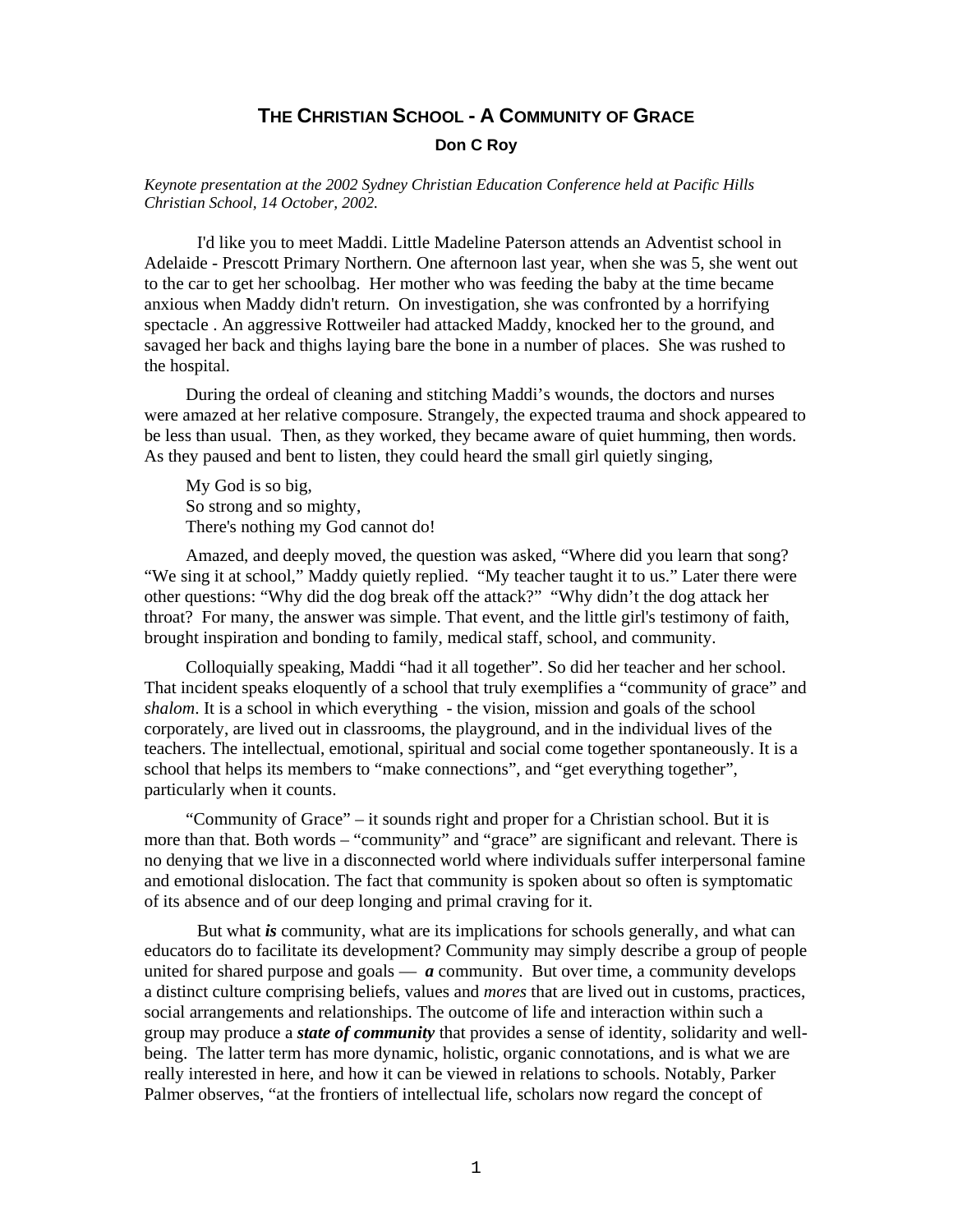community as indispensable in describing the terrain that educators inhabit", and therefore, the restoration of connectedness and community should be our goal. $<sup>1</sup>$ </sup>

But informed Christian educators do not seek community lightly. Community has *particular* and *distinctive* connotations for them. It is a divinely endorsed quest because it harmonises with the way God designed and created us in His image - relational, intelligent, communicative, cultural, moral, expressive, meaning-makers and decision-makers. In essence, we are *made to be in relationship, - to be in community* - and we do not function authentically unless we *are*. *To deny anyone relationship, by any means, is to dehumanise them.*

There is a tendency to think of community as something that simply gives benefit to individuals within a group - a one-way process. But reflect for a moment on John Donne's insight:

No man is an island entire of itself; every man is a part of a continent, a part of the main; if a clod be washed away by the sea, Europe is the less, as well as if a promontory were, as well as if a manor of thy friends or of thine own were . *John Donne - Meditation XVII*

When one suffers, all suffer. The community suffers. The sad reality is that through the Fall, we *all* experience fragmentation and alienation. Community has been forfeited, and we are all in desperate need of reconciliation and restoration. This is the work of Grace, and such is the ultimate goal of the Christian school.

### **Grace, and the Ultimate Goal of Christian Education**

 $\overline{\phantom{a}}$ 

For *Christian* educators, regardless of the subjects in which they specialise, the work of Grace is the primary responsibility and ministry shared with that of the church and the family. Consider Ephesians 4:11 ff.

It was [Christ] who gave some to be …pastors,.. teachers, to *prepare* God's people for works of service, so that the body of Christ may be built up until we all reach unity in the faith and in the knowledge of the Son of God, and become mature, attaining to the whole measure of the fullness of Christ…From him the whole body, joined and held together by every supporting ligament, grows and builds itself up in love, as each part does its work.<sup>2</sup>

The sentiments of such Scripture imply a prior need, a human predicament, and a fundamental need for restoration to wholeness and meaning . The word translated 'prepare' has significant connotations.<sup>3</sup> The word is *katartismon* from the verb *katartizein*. It implies *healing*, for example in the setting of a broken limb, or restoring a dislocated joint. It also has significance in the political sense of bringing together alienated parties to enable government to continue.<sup>1</sup> In essence, this process represents a *reversal* of the alienation resulting from the sin of our first parents. Christian schools adopting such a vision and mission truly emulate the redemptive, restorative ministry of Jesus Himself.

That ministry of restoration also has salvific significance. 'Salvation' is reconciliation in the most comprehensive sense. As Westly explains:

Salvation in the biblical sense cannot be understood in one-dimensionally, narrow, reductionist, parochial ways. The salvation the Scriptures speak of offers a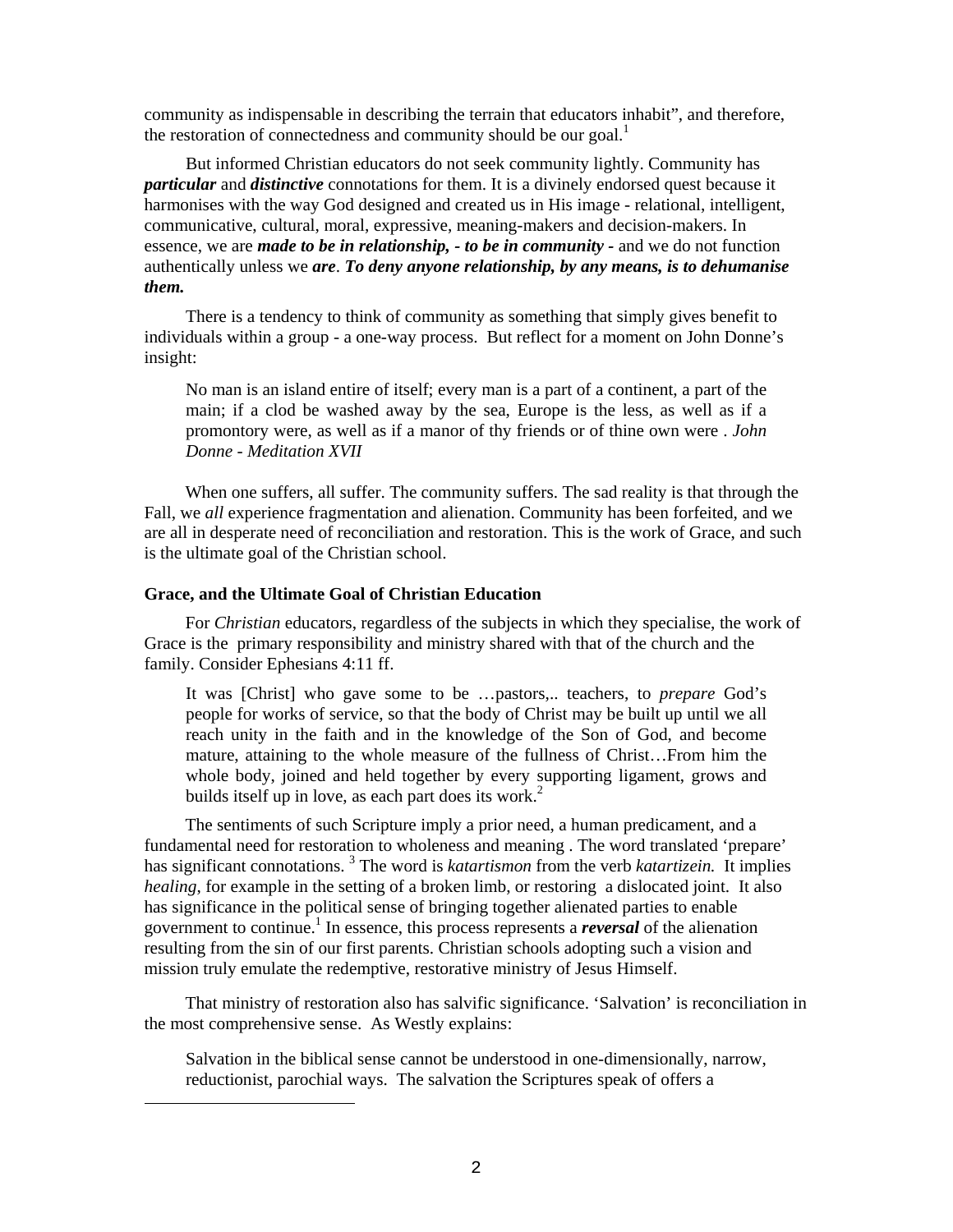comprehensive wholeness in this fragmented and alienated life. Salvation in the biblical sense is a newness of life, the unfolding of true humanity in the fullness of God (Colossians 2:9), it is salvation of the soul and the body, of the individual and society, of humankind and the whole of creation (Romans 8:19).  $4\overline{ }$ 

It is for such reasons that George Knight also argues that Christian education is true ministry and each teacher, an 'agent of salvation'.<sup>5</sup> It is also 'religion' in essence (Latin *religere =* 'to bind together again'). But, returning to Paul and the word *katartismon*, it is important to note that the purpose of restoration is to facilitate 'works of service'. In other words, *koinonia* (fellowship, community) is an **outcome** of unselfish activity, not as an end to be sought simply for its own sake. Nevertheless, it is an indicator that something significant, dynamic and fundamental is happening.

In recognition of this, some Christian schools adopt as their ultimate goal, "The restoration of the image of God in man through the harmonious development of the mental, social, physical and spiritual faculties." Not only are community overtones clearly reflected here, but so too, the necessity for a pedagogy and environment that is sensitive to, and supportive of *all* these faculties. What we are speaking of here is "whole-person" education that nurtures all facets of humanness. This gives new meaning and significance to the word "integrity".

#### **The Challenge to Christian Educators**

There's no doubting the sincerity of teachers who have committed their lives to Christian education. However, sometimes, despite our best intentions, we are "squeezed into the world's mould", and contradictions and practices conducive to individualism creep into the way we conduct our schools. Is important that we remain constantly alert and critically reflective, because ultimately, what we do speaks more eloquently than what we say. Our typically bold declarations of distinctiveness demand a constant vigilance to be authentic, not only to be seen to be right, but to be effective in God's calling.

Some teachers have difficulty in seeing how this fits with the academic character and emphasis in contemporary schools particular at the senior high school level. Part of the reason could also be the difficulty we create for ourselves through setting up a false dichotomy between the sacred and the secular. The disturbing thing about this is that we all appear to have been socialised thoroughly in a culture that is fundamentally antagonistic to biblical Christianity, and this has translated into much of our educational practice. Despite our attempts to cultivate a positive school ethos, many current practices promote individuality and fragmentation.

It is ironic that even critical theorists have responded from a humanistic perspective to deplore the dehumanising, anti-communitarian effects of much educational practice. Their call for *praxis*, that is, the bringing together of theory and practice with a view to change, is a sobering challenge that cannot be ignored. We must be prepared to engage in open, honest critique to ensure that we are fulfilling our God-given responsibility authentically and effectively.

Many of our efforts to integrate faith and learning have been superficial and dualistic. Regrettably, many so-called Christian schools, particularly at secondary level, have adopted practices conducive to individualism and fragmentation. For example, many are preoccupied with 'this world' interests, and function primarily as information brokers particularly for career and employment and, consequently, the enhancement of personal life chances and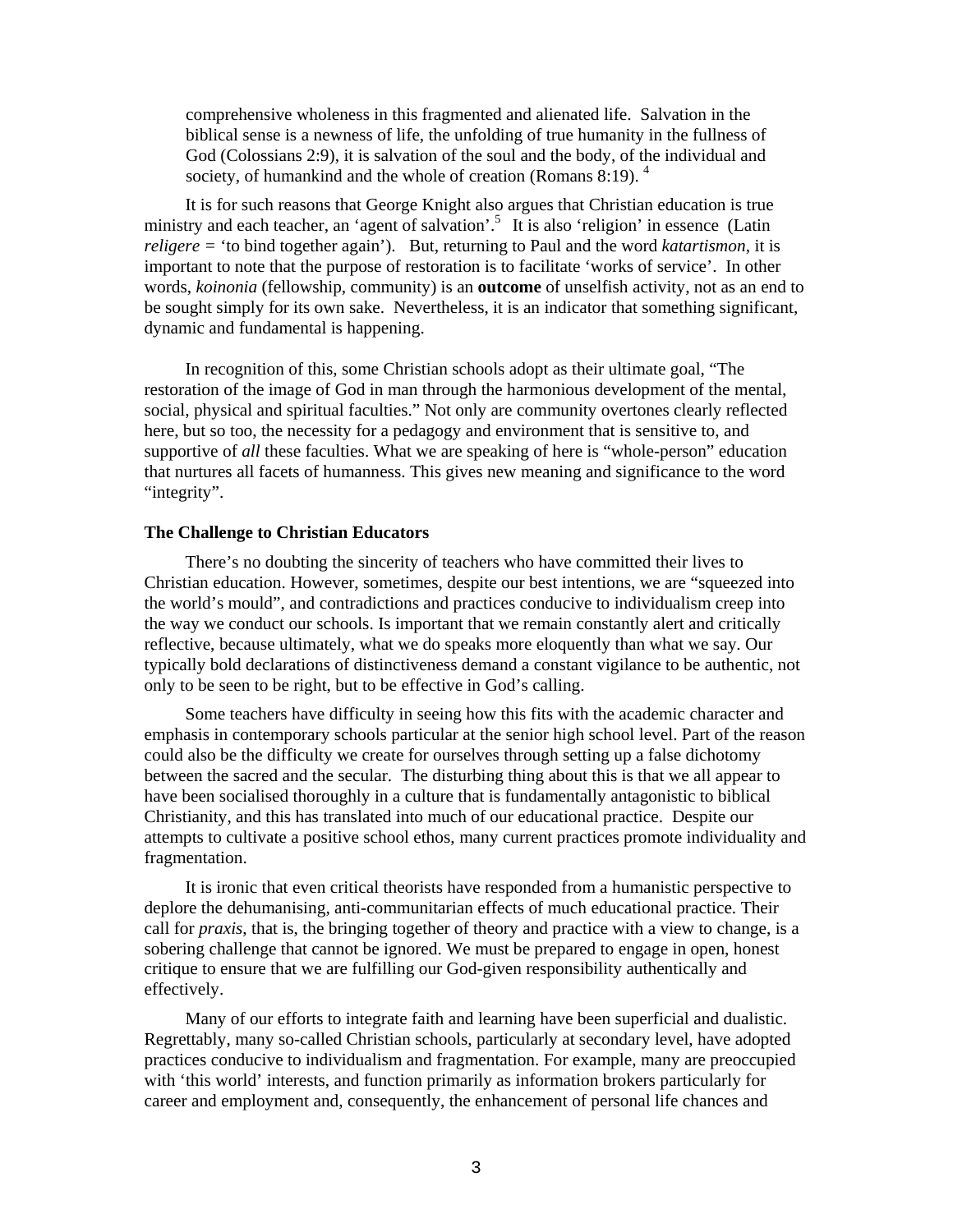material gain. Its association with a public examination system belittles much of such knowledge to a mere device to sort individuals. The relative worth and status of the different subject fields has become socially determined in terms of their 'buying power'. The integrity of knowledge and its intrinsic worth as 'wisdom' appears to be minimised and violated. An unselfish service ethic is often minimal, if present at all. The term 'integration of faith, learning and practice' has only superficial understanding and has become a cliché to the point that it is sometimes viewed with cynicism.

The emphasis on 'academic excellence' in many Christian schools has unfortunate connotations of elitism and thus, exclusiveness. To whom are the rewards given at the annual speech night? What is the hidden 'message' that such practice carries? If *academic* excellence, then what about moral, social, creative or spiritual excellence? And if such categories are being acknowledged and rewarded, what is their relative status in the eyes of teachers, parents and students?

The spirit of aggressive competition pervades society. The argument that we need to provide competitive activity in the school to teach students how to survive in such a world has dubious justification and support. There is no denying it is a difficult issue that calls for careful study. What needs to be considered are such questions as, To what extent do these activities highlight the difference between winners and losers; success and failure; selfishness and self sacrifice? What is the 'hidden curriculum' underpinning all that is occurring? Is there a disparity between what we articulate as our aims and objectives and what we are likely to achieve — between theory and practice, if you like? How conducive are such activities to harmony and *community*? Again, Palmer's words are thought provoking:

[T]he rules and relationships of a school comprise a 'hidden curriculum' which can exert greater formative power over the lives of learners than the curriculum advertised in the catalogue. A business school may offer courses in team management and collective work styles, but if the culture of that school requires students to survive those courses through competition, then competition and not cooperation is the real lesson taught and learned. In a thousand ways, the relationships of the academic community form the hearts and minds of students, shaping their sense of self and their relation to the world. <sup>6</sup>

This raises a number of questions. First, it raises the issue of authenticity of such schools and whether they are truly Christian. Second, it raises questions about the kind of life preparation we are providing when so many of our present generation face the distinct possibility of permanent unemployment. There is no denying that one of the functions of the school is, indeed, to provide knowledge, understanding and skills in order for individuals to find their way into useful work. However, this paper insists that this is not the primary function of the Christian school. It only speaks to 'this-world' needs. Third, it raises the question of how likely is the achievement of genuine *community* going to be in such a selfcentred, competitive and materialistic environment.

While many Christian schools appear to have had a positive impact on the lives of children and young people, evidence also indicates that we expose our students to detrimental effects by virtue of questionable philosophies that we adopt without adequate scrutiny, or we stumble ignorantly into practices that are 'out of harmony with biblical Christianity'. As Knight argues, the resulting smorgasbord is likely to constitute a disjointed eclecticism that produces destructive inconsistencies.<sup>7</sup> In terms of the theme of this paper, such practice is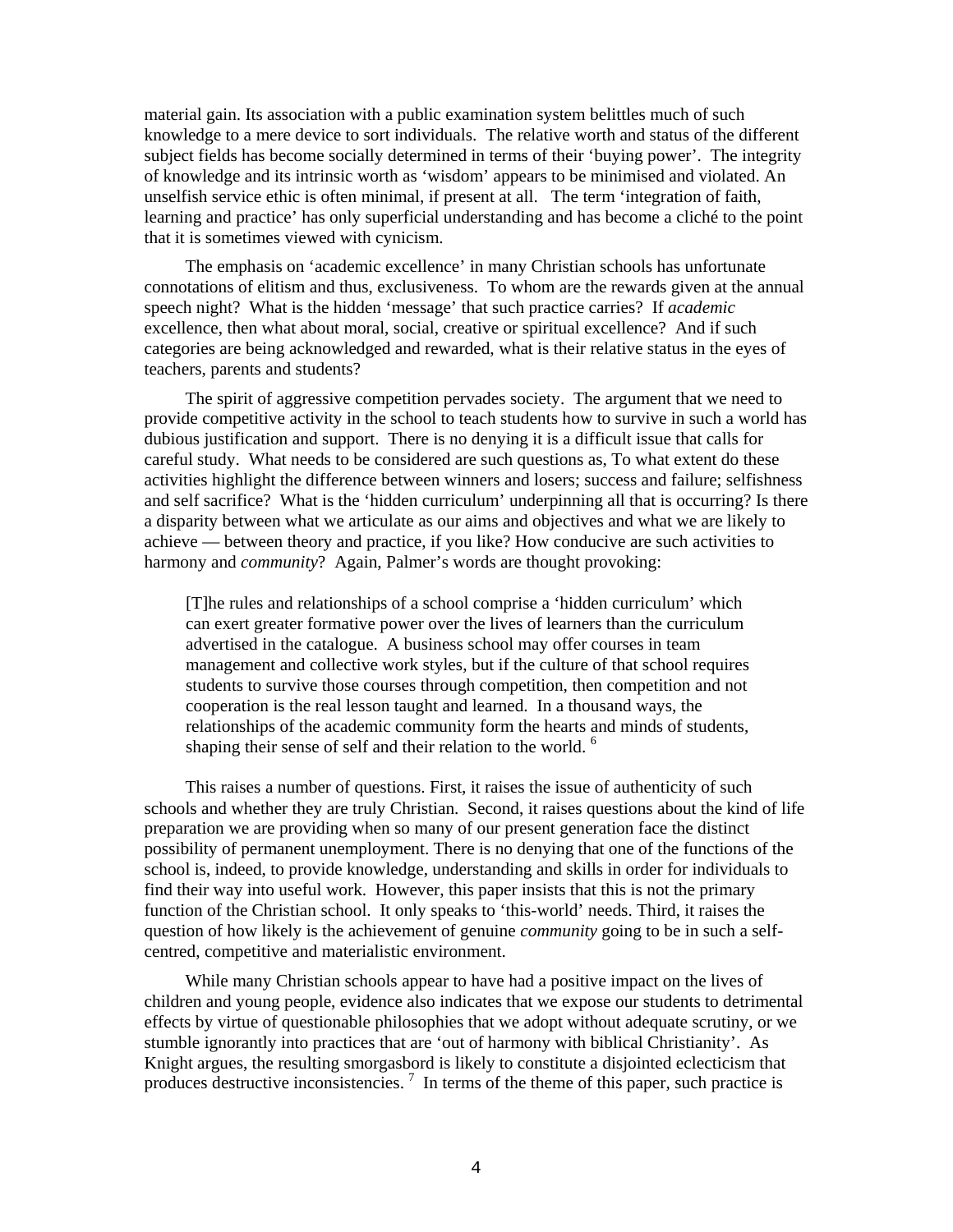*antagonistic to the restoration of connectedness* and thus a denial of Christian education's mandate.

### **The Faith-Oriented Learning Community**

In today's information-hungry, consumer world, we tend to regard learners as mere receptors in a uni-directional process. However, *true* learning, the realization of truth, and the nature of faith occurs in community. Learning represents a *dialectic* relationship between individuals and their community. And there are obligations and responsibilities on individual members. The contribution of each affects the ethos, culture, and integrity of the learning community. Thus, true learning involves all parties, and the unique contributions each makes to the whole. Dwayne Huebner  $\frac{8}{3}$  expresses this dynamic graphically. He adopts the metaphor of "weaving" to describe how individuals create a "fabric of life" comprising an interweaving of ideas, concepts, memories, biblical metaphors, and cultural mores that they gain from the faith community, and what they contribute to it. It is dynamic, nourishing, and renewing. Such ideas are consistent with the kind of intelligent and active personalities God created in His image.

### **The Place of the Teacher**

In their core role in the learning community, teachers shoulder enormous responsibility. Their personal identity and integrity have a direct impact on the community. It is a dynamic relationship where teachers…

are able to weave a complex web of connections among themselves, their subjects, and their students so that students can learn to weave a world for themselves… The connections made by good teachers are held not in their methods but in their hearts …the place where *intellect*, *emotion* and *spirit* will converge in the human self.  $9$  (Italics mine)

The quality of those connections will be evident in the life, ethos, and relationships of the community. Herein lies a challenge to the teacher. Palmer argues that:

Community is an outward and visible sign of an inward and invisible grace, the flowing of personal identity and integrity into the world of relationships. Only as we are in community with ourselves can we find community with others.<sup>10</sup>

Teaching and learning, therefore, must not be reduced merely to a set of techniques. While instructional models and strategies are important, authentic teaching and learning takes place in the context of community.

Some teachers, particularly in the more technical subjects, find it difficult to appreciate the significance of the emotions and spirit. While contrived, artificial connections should be avoided, the technical fields are still part of God's order. But of equal importance is the fact that knowledge is meaningless out of human context. Pure objectivity is a myth. Each subjectcommunity constructs its own paradigm based on assumptions and interpretations peculiar to the subject and its form.

Much of what we have been discussing about community and learning harmonizes with Peter Senge's notion of *the learning organization.* It is important to note that *this* organization does not see organization as a structure into which individuals fit. *This*  organization represents people interacting in community. It recognizes people as active, creative agents who build mental models of reality and vision that shift from seeing parts to seeing wholes and relationships. This vision represents the personal and shared faith of its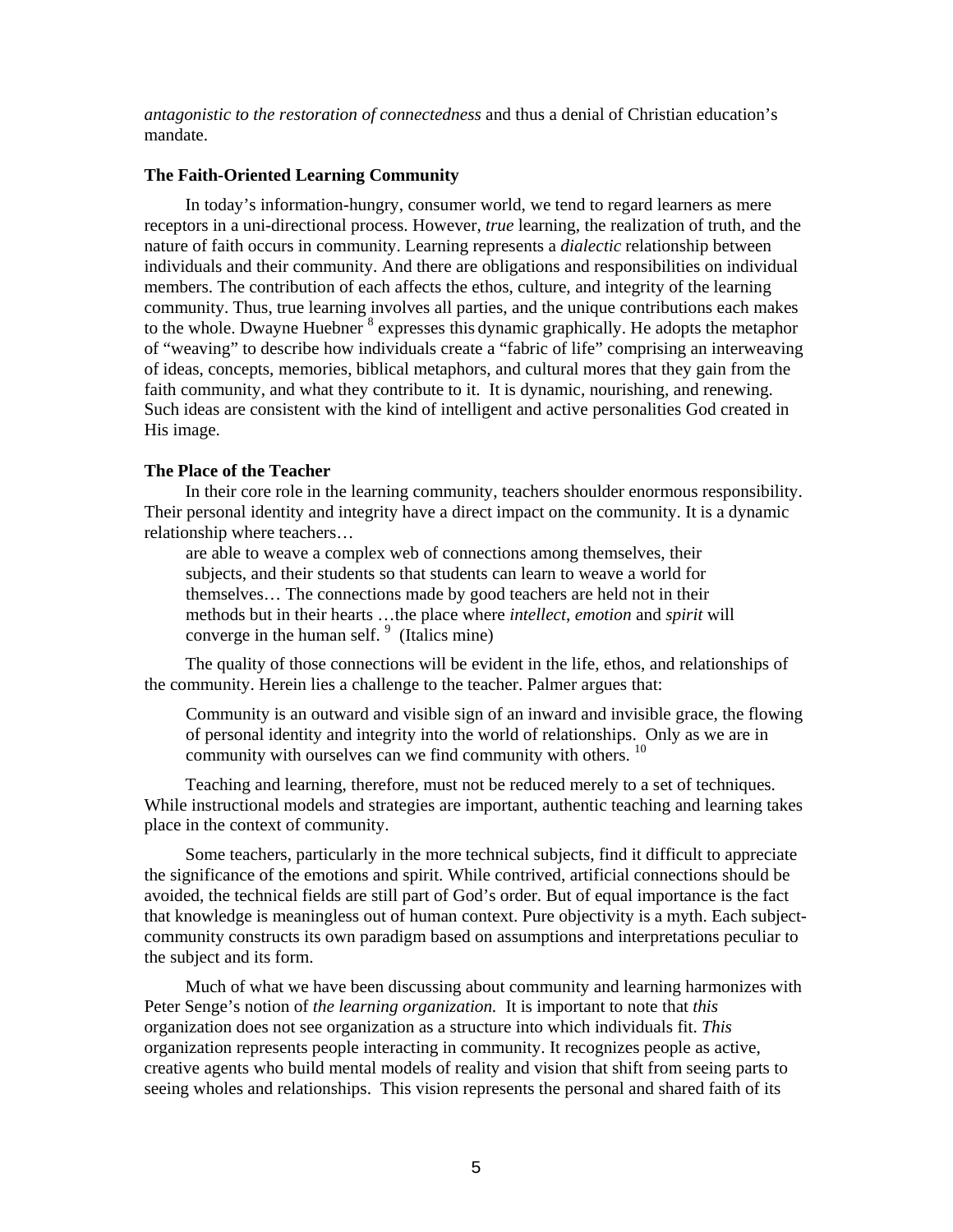members, and thus might be truly described as a faith-oriented learning community. Such learning communities are purposeful..

.. organizations where people continually expand their capacity to create the results they truly desire, where new and expansive patterns of thinking are nurtured, where collective aspirations are set free, and where people are continually learning to see the whole together.  $^{11}$ 

#### **Developing a Model**

The further we go, the more complex it seems to become. Where does one start? Recent years have seen a good deal of interest in the development of "big pictures" or schemas to account for and a map the relative parts of the whole. Stephen Covey,  $^{12}$  for example, speaks of these big pictures as "paradigms" and their power to inform and support the achievement of worthwhile goals. At risk of reductionism and oversimplification, it is possible to create a model to represent the interrelationship between the concepts discussed and the development of an authentic community of faith and grace. In this model, a number of significant aspects need to feature prominently:

- the cultural context in which that learning takes place;
- the learning environment, the conditions that support that learning, and the potential of such learning.

*The Cultural Context***:** It is this domain that reflects the *raison d'être* of the learning community, its vision, and its sense of mission. This reality is understood, and explained by its growing tradition based on its "Grand Story". In this case, it is the cosmic drama played out through the "Creation-Fall-Redemption-Restoration" motif of Scripture. The meanings, values, ideas, mores and customs that make up Christian culture will be lived out and expressed between the teachers and other members of the school community. Sometimes these cultural expressions will be "visible" in the regular patterns of behaviour initiated and promoted by the teacher as part of the life and interaction in the class, for example, in times of formal prayer and devotional sharing or daily socialising and interaction. On other occasions, they will be reflected in subtle nuances that are nonetheless significant.

*The Learning Environment:* In this domain, learning is much more than a cognitive exercise that focuses on information transfer and reproduction. It also occurs in the context discussed above. It must also be sensitive and responsive to the characteristics of human nature as discussed earlier.

In Parker Palmer's view  $13$  there are three "spaces" that are indispensable to effective learning, and the model endeavours to incorporate these appropriately. These are:

*Intellectual Space:* This refers to the way we tend to think about teaching and learning in a pedagogical sense – content, concepts, students, teaching and learning strategies.

*Emotional Space:* This refers to the feelings that enable or constrain the interpersonal relationships – teacher, students and peers.

*Spiritual Space:* This acknowledges a Transcendent connection in response to personal restlessness, and a craving for meaning, fulfilment, and *shalom*. (I have modified Palmer's third space to more strongly emphasize essential relationship with God through the ministry of Holy Spirit.)

The proposed model (following) endeavours to incorporate these spaces, to show their interrelatedness, and to represent them in the cultural context in which they are embedded.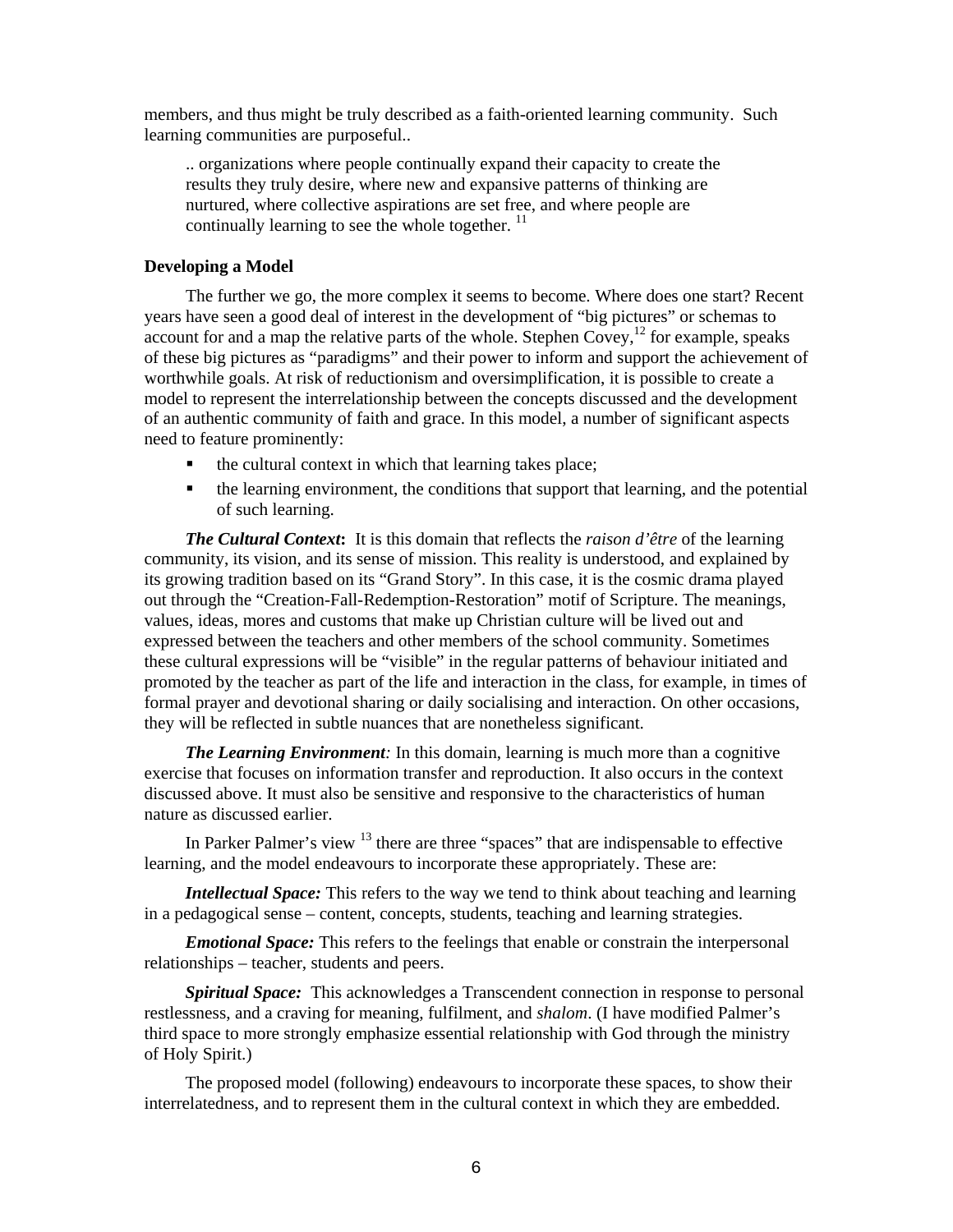

**Aspects of a Faith-Oriented Learning Community** 

### **Developing the Faith-Oriented Learning Community**

Schools are about learning. So, understandably, the intellectual space - the content, concepts, skills and understandings to be addressed and developed - is of major importance. It is also significant point of engagement between teacher and student. Traditionally, students expect teachers to teach. However revitalized teaching and learning that is consistent with community building calls for a reorientation to provide a rich, learner-centered pedagogy where the emphasis is on collaborative, interactive, active-learning techniques, and students are encouraged to be agents of their own learning. It is also open to multiple means of learning and responding, thus honoring the diversity of humanity. Student reflection, creativity, collaboration and decision-making will be encouraged and affirmed.

The importance of the **emotional climate** cannot be overemphasized, for it is that climate that supports or inhibits learning. In essence, a safe, caring, supportive environment inspires assurance and confidence. Students will be more likely to be creative and take calculated risks if their responses are viewed with sensitivity and are affirmed by their teachers and fellow-students alike. A teacher's ability to recognize signs of personal difficulty, confusion, frustration or interpersonal tensions, and the ability to deal with them constructively, is of paramount importance and embodies grace. Subject information, guidelines, expectations and procedural items should be clearly organized and communicated to minimize confusion and anxiety.

For Christian teachers, the **spiritual dimension** is always a reality and opportunity to practise the presence of God, even in the apparently secular subjects. It need not necessarily be overt or directly connected to the content of the subject. Recognition of our students as fellow creatures in the image of God, and relating to them accordingly, is truly sacramental. (Matt. 25:40) For example, the Carmelite monk, Brother Lawrence, practised the presence of God through the washing of pots and hands and serving his brothers.<sup>14</sup> It is true, too, in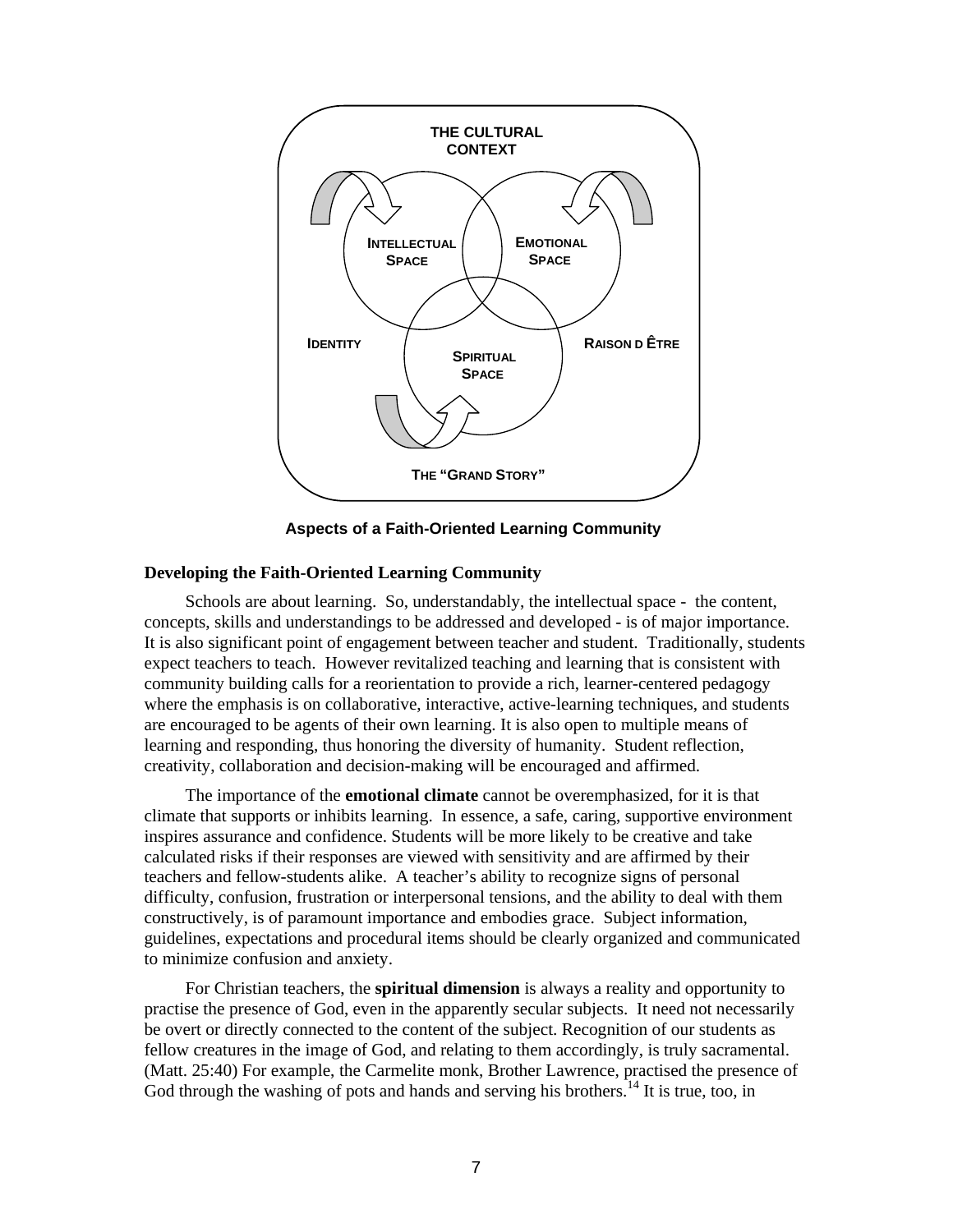## teaching from a Christian perspective. *Whatever is done to foster deep connection, meaning, and purpose in the lives of students is truly spiritual*.

There will often be what I like to describe as "serendipidous moments" when inspired, unplanned insights do emerge from something being studied. Or it may have nothing directly to do with the subject matter, but nevertheless, enriches the moment being shared. Such moments are rich, memorable, and bonding. Sometimes they will be the product of a Christian teacher's systematic practice, but on other occasions, such instances will be a spontaneous manifestation of the faith, grace, and integrity of the teacher flowing into and enriching the learning community, to the glory of God.

Some teachers have challenged me recently as to how realistic some of this visioning might be, particularly in the secondary school setting. I began with a story: I would like to finish with another in response.

One afternoon, Murray, who had transferred from the ministry to teach Religious Studies at my school, came to my office seeking reassurance. "I hope I've done the right thing!" he volunteered, somewhat nervously. He explained how he had just given his year 9 class a written assignment reflecting on Jonah's experience in running away from God's commission. One student, Stephen, had asked if he could draw a cartoon rather than writing the essay. Now Murray had seen enough of Stephen and his doodling to note that he had an exceptional gift in sketching. He also knew that Stephen was rather self-conscious of his literary skills. So a deal was struck, and Steve would produce a cartoon, while his friends would write an essay.

 A few days later, Murray proudly shared Stephen's magnificent creation with the other teachers at staff worship, and throughout the day, Stephen's self-esteem hit an all-time high as teachers in the corridors and in the quadrangle slipped alongside him, expressing their appreciation. It had worked beyond Murray's wildest dreams. The God of Grace was truly present. But, in the words of the advertisement, "There's more." Last year, some 15 years after that event, I happened to be walking down the street in nearby town. As I walked past a tattoo studio, I scarcely believed my eyes as I glanced through the window and saw the same Steve. He also saw me, and came bounding out onto the footpath, greeting me, and shaking my hand warmly. After the usual pleasantries and "what have you been up to's", I asked him if he remembered the cartoons he had drawn for Pastor Murray. His quick glance and the warm, reverent smile and slow nod spoke volumes beyond words. And in that moment again, the God of Grace was truly present with us in the street. A few weeks later I saw Steve's parents across the congregation in my church. They were visiting for the day. After the service I made my way across to them to tell them of my meeting with Stephen after all the years and recounting the story of the cartoons. "Yes," they replied warmly, "Steve called and told us." It was special to his parents also, and made possible, because for a time, his school had been a community of grace, and a teacher and obtain an active agent of Grace.

### **References**

 $\overline{\phantom{a}}$ 

<sup>1</sup> Parker J. Palmer, *To Know as We Are Known: a Spirituality of Education* (San Francisco: Harper and Row, 1983), p. xiii 2

Ephesians 4:11-13, 15, 16

<sup>3</sup> William Barclay, *Daily Study Bible: Letters to the Galatians & Ephesians (2nd Edn)*, Edinburgh: Saint Andrew Press, 1958, pp. 176, 177.